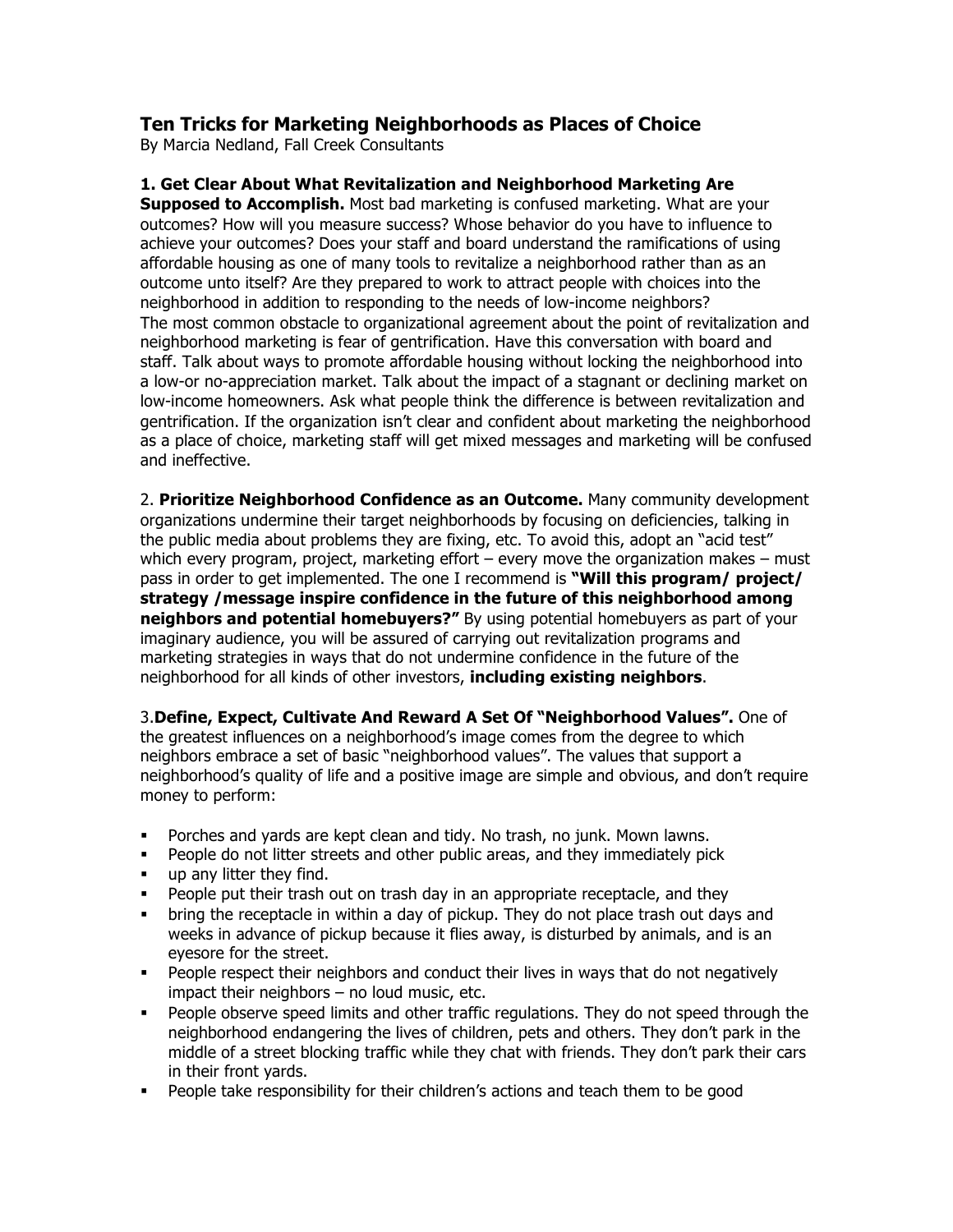neighbors.

- People shovel snow from walks and porches, rake leaves, etc. in a timely manner.
- **People do not deal drugs or allow drugs to be sold in their homes. Ditto for other** criminal activities.

Do whatever you can to encourage, facilitate, and cajole people into embracing these values. Be creative – I've known organizations that pay for junk cars, old appliances and indoor furniture placed outdoors because for some people these items have value. Set up a tool lending library if people lack lawnmowers and other home maintenance tools. Get help for elderly or disabled neighbors.

And don't be afraid to act against those who refuse to embrace these values. Frankly, if they won't do these very basic things, they do not deserve to be in the neighborhood. Use building code enforcement, environmental code enforcement, and even direct action such as picketing a bad landlord at his home or church.

4.**Focus On Influencing All Sales Transactions – Not Just The Ones You Have An Ownership Interest In.** If your organization builds or purchases/rehabs/sells 10 properties a year, while 30 owner-occupied properties on the open market sell to investor owners who disinvest in the property and rent to tenants without neighborhood values, the neighborhood is experiencing a net loss of strong homeowners and you are bailing water with a sieve. There are many ways to influence sales in the normal market to make sure that properties sell to good landlords or to owner-occupants with neighborhood values who will signal stability and a bright future for the neighborhood.

5. **Be "About the Neighborhood" Rather Than "About the Organization".** If your mission is neighborhood revitalization, you should be focused more on marketing the neighborhood than on marketing your organization. If you have a booth at a neighborhood fair that draws in visitors, make the booth about what a great place the neighborhood is and how to buy a home there, not about how great your organization is and what you do. Don't lead your brochures and other marketing tools with information about the organization – lead with what the customer cares about, the benefits available to them.

Remember – you are not in business to be in business, you are in business to promote and restore the neighborhood.

**6. Segment the Market."**One message fits all" doesn't work best in marketing. People are different, with different interests and priorities, and they want marketing to speak directly to them. For each marketing goal, figure out who your key target markets are, and refine the product, message and marketing strategies to what will work best for them.

Many nonprofits react negatively to the idea of market segmentation because they think it is designed to exclude people. Quite the contrary; segmentation allows us to provide better customer service, more appropriate products, and helps us spend the most resources on the people with whom we will have the greatest chance of success.

**7. Consider Risk Tolerance in Marketing.** When you identify target markets, particularly for home purchase, begin marketing with groups that have a high tolerance for risk, and work your way up to those who have a lower tolerance for risk. For example, a common consumer behavior model describes categories of people who buy a new product over time in a bell curve: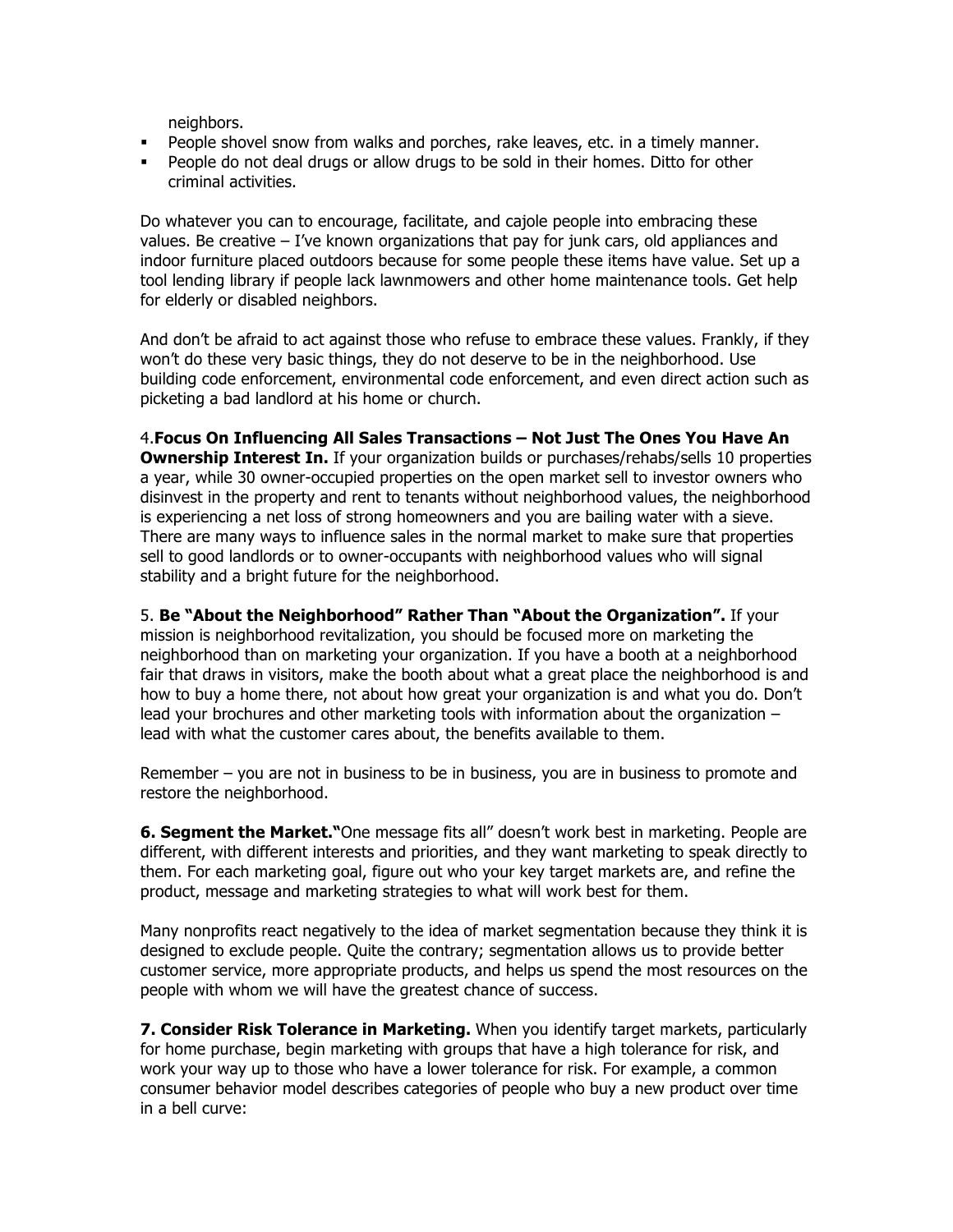**Innovators:** A small group who buys first because they value being different. In neighborhoods, we often see artists and the gay community take on a declining neighborhood that eventually turns around. It is only after they "forge a trail", so to speak, that lower-risk groups will consider a neighborhood with a questionable reputation. Other buyers may have a higher tolerance for risk because they grew up in the neighborhood, they already rent there, it is worth it because they work nearby, etc.

**Early Adopters:** The next group, slightly larger, who will buy a product after they see the innovators buy it. In neighborhood homebuyer terms, these could be markets like friends and family of existing neighbors, more skeptical renters, people who work nearby and want a shorter commute, people without kids for whom school quality is not an issue.

**Early Majority:** The next group, much larger, with, again, a lower tolerance for risk. They are made more comfortable about purchasing a product because they watched the Early Adopters do it. For neighborhoods, these could be families with children in the neighborhood public or parochial schools, young couples without kids who visit the neighborhood regularly for some reason, and people from all the previous groups who just had a lower tolerance for risk.

**Late Majority:** This next group follows the Early Majority at the peak of the bell curve. They would never have considered buying before the Early Majority did. These could be families with kids who could choose from other city neighborhoods, people of higher incomes who want their investment in a home to appreciate, children of older neighbors who now believe the neighborhood is worth returning to, etc.

There are a couple of other, even lower-risk groups that finish out the bell curve in this model. The important lesson here is not to focus first on attracting people in the Late Majority, because you will waste your resources.

8. **Find Buyers Who Will, By Their Choice Of The Neighborhood, Signify To Others That The Neighborhood Is Improving – And Then Market Their Choice Like Crazy**. In Battle Creek, Michigan, Neighborhoods Inc. was able to recruit a past president of the local Urban League to buy a home in the target neighborhood. This was a person everyone knew could have chosen many other neighborhoods, and who caused neighbors to believe the neighborhood must be getting better. By making sure everyone knows when someone like this buys, you can push your way up the bell curve of risk tolerance faster.

9. **Change the Subject**. One problem most declining neighborhoods face is a reputation with the media and the general public characterized by problems like crime and drugs. There are two ways to deal with this. The one that doesn't work is to attempt to change public opinion by talking about what the organization is doing to fight those problems. This usually reinforces the image of crime and drugs by reminding people all the time of the problems you are trying to solve.

The other approach, which works better, is to actively change the subject. Give the media and the public lots and lots of stories about things that are wonderful in the neighborhood. And don't act surprised that something good is happening in the neighborhood. For example, don't do a story that says "although this neighborhood is oppressed and downtrodden, a few dedicated neighbors are planting a garden anyway!" Do stories on the private gardens in your neighborhood, on the ethnic restaurants and groceries if you have them, on the